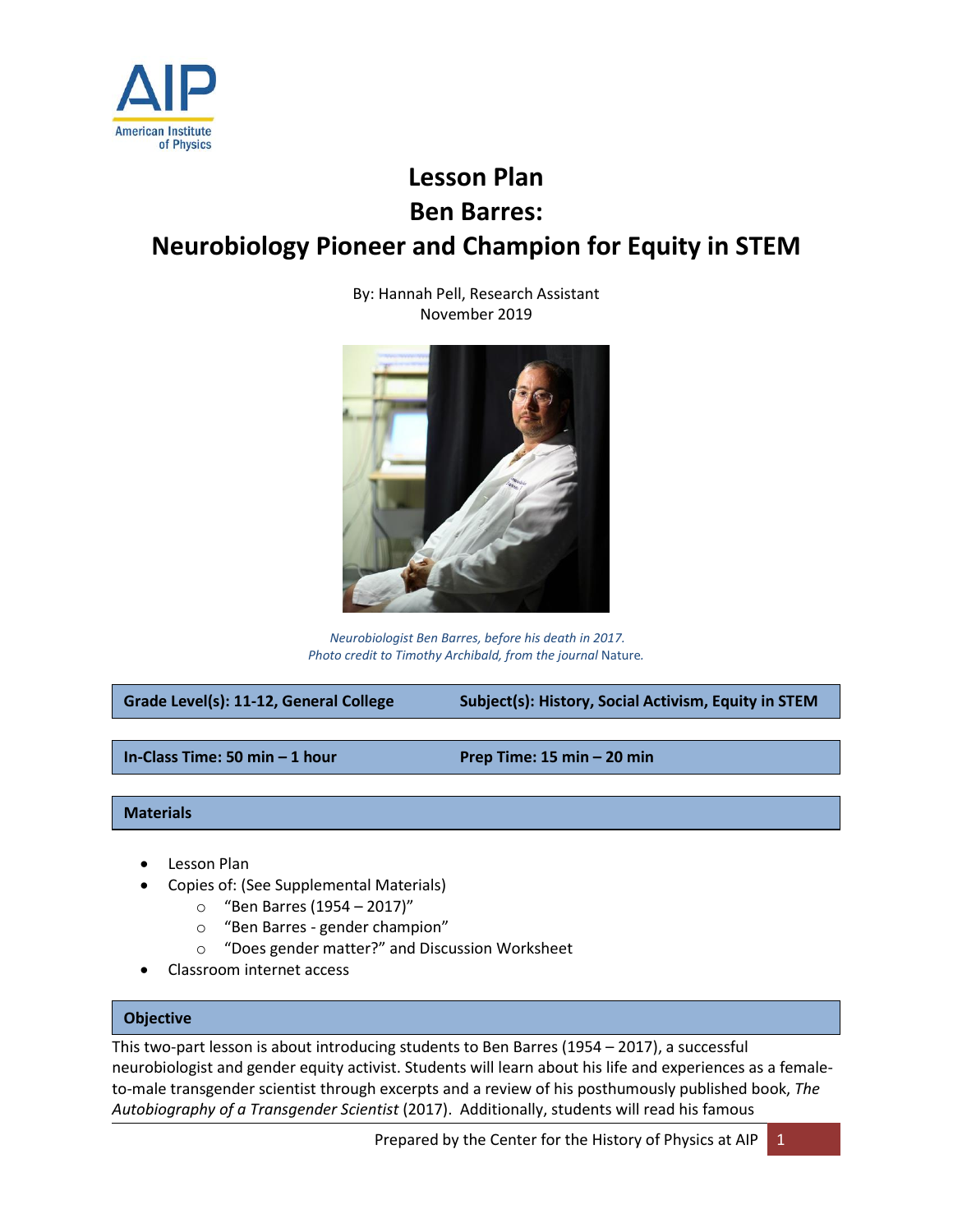

commentary in *Nature*, titled "Does gender matter?," and discuss Barres' arguments for why women are not advancing in science as quickly as men. Students can also explore the *Queer in Stem* online research project to collect information about LGBTQ+ scientists' career experiences. The teacher should be prepared to discuss the importance of diverse representation in academic leadership and role models in science, issues such as *subtle discrimination<sup>1</sup>*, as well as how students can be allies in cultivating an equitable learning community.

The guide is divided into two parts, which can be used together or as independent lessons: (1) an introduction to Ben Barres' life as a scientist and activist, and (2) resources for understanding LGBTQ+ experiences in STEM and increasing their visibility in the scientific community.

## **Introduction**

Ben Barres was born in 1954 and raised in West Orange, New Jersey. Barres decided when he was very young that he was going to be a scientist, even though he "did not know any scientists and hardly had any concept of what science was."<sup>2</sup> From this age on, Barres also recognized that, although he was born "Barbara" and was assigned the gender of "girl" at birth, internally he felt strongly that he was a boy.<sup>3</sup> He writes:

"From junior high school on, I had increasingly strong feelings of *gender dysphoria*, difference, and confusion. I felt very embarrassed and ashamed about my gender incongruity, but was totally unable to express what I was feeling to anyone."<sup>4</sup>

He found public school moved at a "very slow pace," and sought many outside opportunities to supplement his education, including astronomy courses at Rutgers University and a Science Honors Program at Columbia University funded by NSF.<sup>5</sup> He even secured an entry-level position at Bell Laboratories immediately following his high school graduation. Although Barres was the strongest science and math student in his class and had nearly perfect SAT scores, he was advised to not apply to MIT (his dream school) and instead to local, less competitive schools.<sup>6</sup> He applied anyway, and was accepted into MIT beginning in the fall of 1972. Barres graduated in 1976 with a neurobiology major (which he himself designed).

In the early 1970s, only about 5 percent of MIT students were women. Although the institution was making an concerted effort to admit more women, according to Barres, "we were in some respects not receiving the same education as men."<sup>7</sup> Barres had trouble finding a laboratory at MIT that would accept him, despite equivalent male students finding ample research opportunities. He quite often experienced instances of *gender discrimination*, even though he did not feel that he was a woman. The following is an oft-cited example:

 $\overline{a}$ <sup>1</sup> See our teaching guide, titled "[Subtle Discrimination,](https://www.aip.org/sites/default/files/history/teaching-guides/subtle-discrimination/Subtle%20Discrimination_Lesson%20Plan.pdf)" for additional materials on this topic.

<sup>2</sup> Barres, *The Autobiography of a Transgender Scientist*, 3.

<sup>3</sup> Ibid., 9.

<sup>4</sup> Ibid., 10.

<sup>5</sup> Ibid., 5-6. 6 Ibid., 13.

<sup>7</sup> Ibid., 16.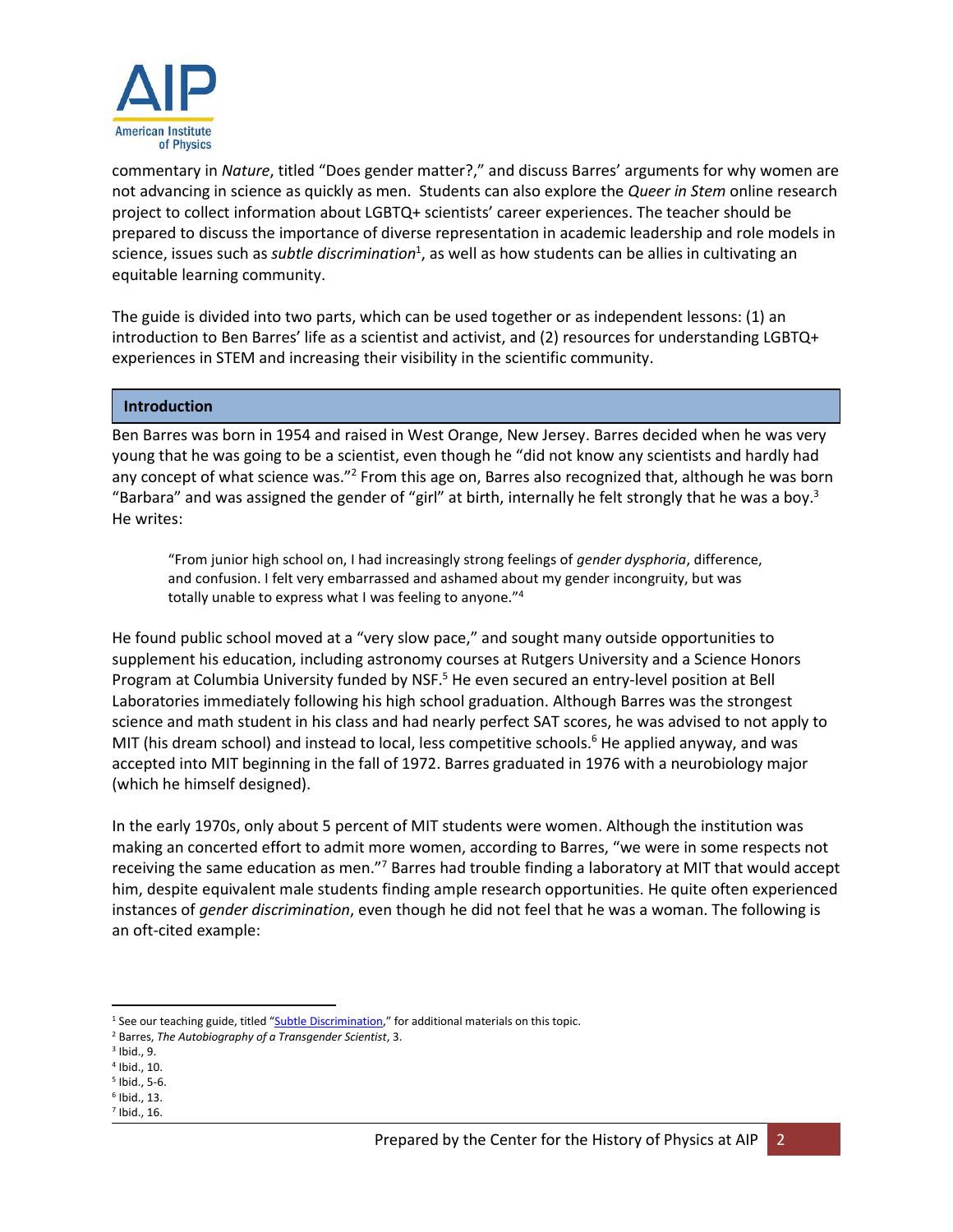

"In the artificial intelligence course I took at MIT, I was the only student to solve a very difficult question on the take-home final exam whose solution involved constructing a LISP program with nested subroutines that recursively called on each other. The professor announced in class that since no one had solved it, he was not counting it toward our grades. After class I went up to the professor to show him that I had solved the question. To my dismay, he sneered at me and said that my boyfriend must have solved it for me. I was offended because he was unfairly and wrongly accusing me of cheating. It was many years before I realized that his meaning was deeply sexist—he just couldn't believe a woman had solved the problem when so many men had been unable to."<sup>8</sup>

Barres continued his education after MIT at Dartmouth Medical School from 1976 to 1979, and became more deeply interested in *neuroscience* and *neurology*, the science of the nervous system. Barres then pursued a one-year medical internship, followed by a neurology residency at the Memorial Sloan Kettering Cancer Center in New York. Following his medical training, which he notes was when he "found that the barriers for women starting to become more glaring than they were at MIT," Barres pursued his PhD in neuroscience at Harvard Medical School.<sup>9</sup> While a PhD candidate, Barres rotated through several neurobiology labs, and found a research interest in *glial cells*: the most abundant type of cell in the nervous system, they surround *neurons* and provide support for and insulation between them. After seven successful years at Harvard Medical School, making several discoveries along the way, Barres earned his PhD in Neuroscience and pursued post-doctoral work for several years at University College London before becoming a professor at Stanford University.

Barres built and ran his own successful laboratory at Stanford, and often said that the best part about being a scientist was "mentoring young students."<sup>10</sup> It wasn't until several years into his professorship when he first learned about transgender people and visited a local clinic to learn more about the process of transitioning from female to male. Barres was initially hesitant, and worried for several weeks about possible repercussions to his career. He writes:

"Even though I was already tenured and so did not have to worry about being fired—a frequent outcome for transgender people in other professions at the time (in many states, transgender people are still not legally protected from being fired)—there was much to consider."<sup>11</sup>

He decided to reach out for advice and found immediate support from his family and colleagues. At the age of 40, he began his transition from "Barbara" to "Ben." He wrote often about his unique perspective cultivated from experiences as a woman and man in science—he realized after his gender transition the extent to which women still frequently experience barriers that hinder their STEM careers. For the rest of his life, he was a relentless advocate for women in STEM, authoring articles and giving presentations about the startling level of gender discrimination that persists today. An infamous example is Barres' response to comments made by Larry Summers, a previous president at Harvard University who claimed that women are inherently less talented than men at science, which is explored in this lesson. You can find examples of Barres' advocacy work in the "Additional Resources" section.

l 8 Ibid., 17.

<sup>9</sup> Ibid., 19.

<sup>10</sup> Ibid., 1.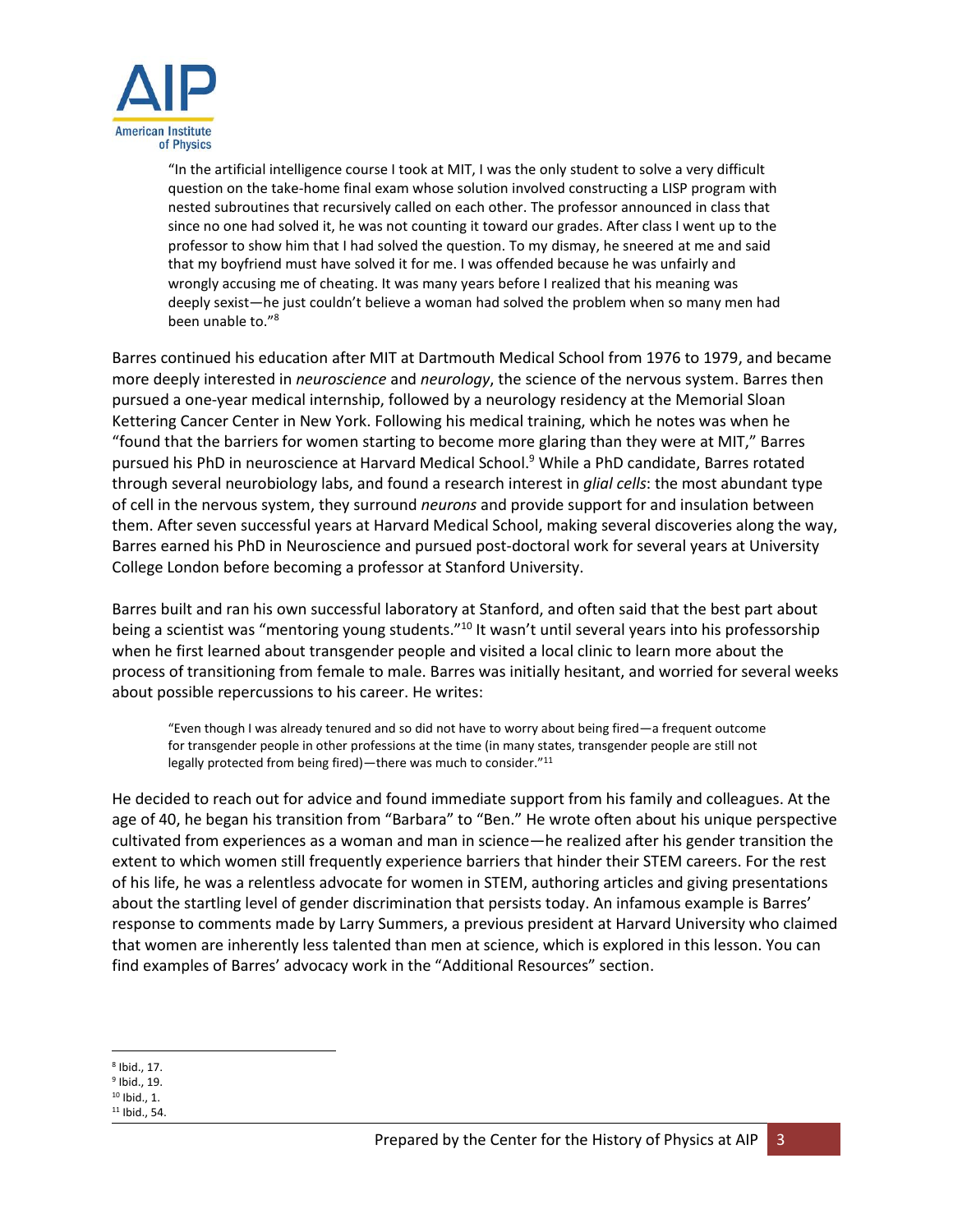

Ben Barres was the first transgender scientist elected to the National Academy of Science in 2013. He is remembered for his groundbreaking neurobiology research, as a pioneering advocate for women in science, and his tireless service as a dedicated mentor to many graduate students. He passed away from cancer in December 2017.

He concludes his autobiography with the following:

"As I have described, I believe that my different experiences in life as an LGBT person helped provide me with diverse perspectives and with the fortitude that I needed to persevere in a competitive world. Growing up transgender in a time of universal ignorance and hate has been difficult and emotionally painful. I believe that most or all of this pain is preventable in a future world where people are less ignorant, more supportive, and more understanding. I have tried my best to help others by being open about my transgender identity and by being a good scientist, mentor, and human being as I have been able to be. It has been a very great privilege to have had such an enjoyable academic career."<sup>12</sup>

# **Terminology and Definitions**

**Gender Discrimination:** unequal or disadvantageous treatment of an individual or group of individuals based on gender

**Gender Dysphoria:** a condition where a person experiences discomfort or distress because there's a mismatch between their biological sex and gender identity

**Glial Cells:** Supportive cells for neurons, surround neurons and make up the insulation between them **Neurons:** Transmit information throughout the body

**Neuroscience:** Field of study to understand the structure and function of the nervous system **Pipeline Leak:** Significant loss of talented individuals in science due to environmental factors **Transgender:** denoting or relating to a person whose sense of personal identity and gender does not correspond with their birth sex.

| Part 1: Ben Barres, Neurobiologist and Equity Activist                                                                                                                                      |                                                                                                                                                     |                            |
|---------------------------------------------------------------------------------------------------------------------------------------------------------------------------------------------|-----------------------------------------------------------------------------------------------------------------------------------------------------|----------------------------|
| Engage: 5-10 minutes                                                                                                                                                                        |                                                                                                                                                     |                            |
| Students will watch the video titled "Neuroscientists You Should Know: Ben Barres."                                                                                                         |                                                                                                                                                     |                            |
|                                                                                                                                                                                             |                                                                                                                                                     | What is the teacher doing? |
| The teacher is playing the video. Ask students to<br>write down short notes about Barres' work.                                                                                             | Students will watch the video and write down<br>introductory facts about Barres' life, research,<br>and advocacy. Students should also make special |                            |
| After the video ends, take a few minutes to ask<br>students several short follow-up questions about<br>neuroscience, glia cells, and basic information<br>about Barres shared in the video. | notes of the following vocabulary: neurons, glia<br>cells, and pipeline leak.                                                                       |                            |

# **Explore: 15 minutes**

**Instructions/Activities**

 $\overline{\phantom{a}}$ <sup>12</sup> Ibid., 115.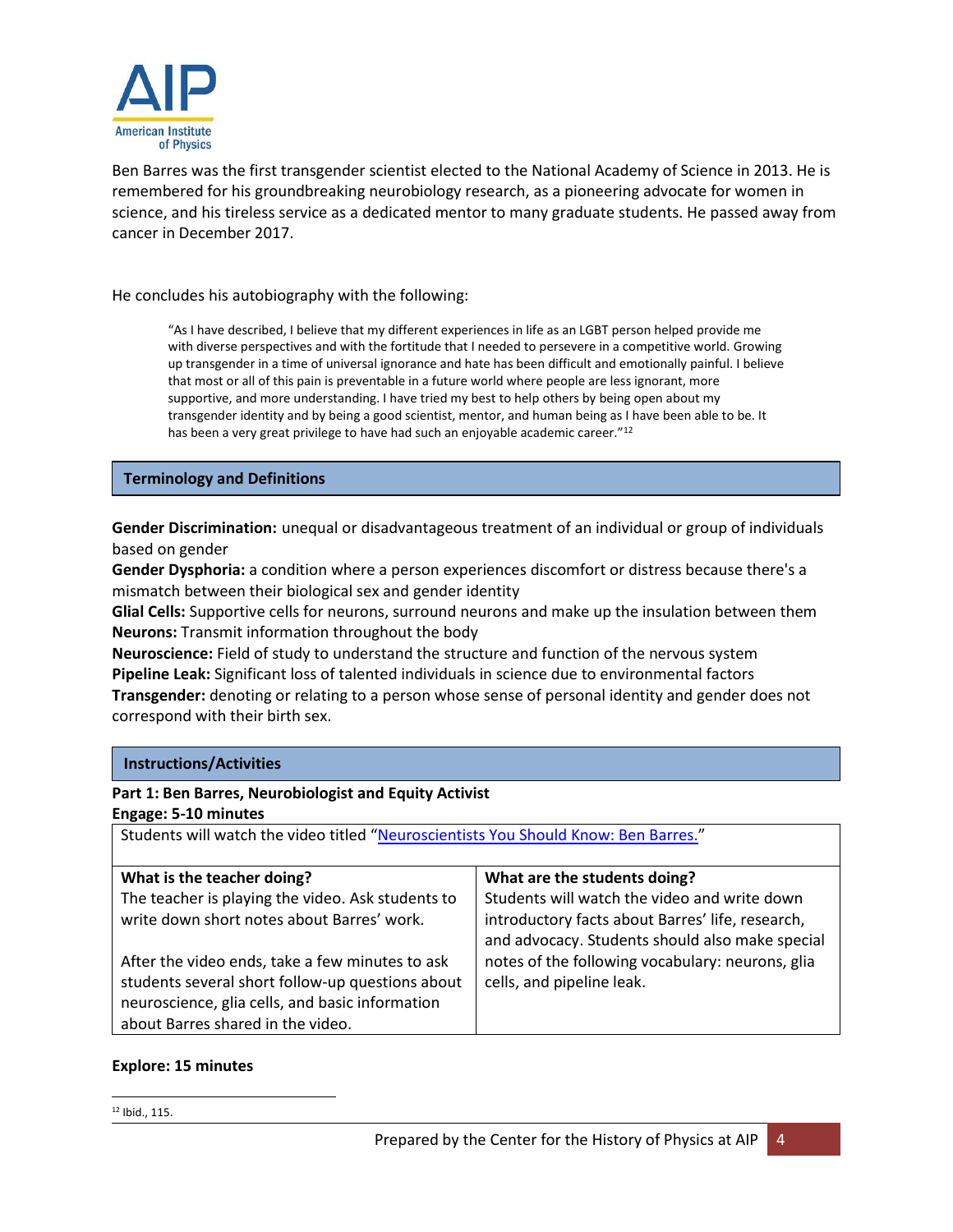

The class will be divided into groups of 3-4 to read and discuss "Ben Barres (1954-2017)" and "Ben Barres – gender champion." Each article can be found in the **Supplemental Materials** and each group should be provided with one copy (if group of 3) or 2 copies (if group of 4) to be shared. **What is the teacher doing?** The teacher will pass out copies of "Ben Barres (1954-2017)," "Ben Barres – gender champion." Ask the students to spend time reading each article, making notes of significant life events. Ask each group to **write a short biography** of Barres' life (~10 sentences). Be sure to discuss his research interests and accomplishments, scientific research positions, aspects of his gender discordance, and advocacy. When finished, each group should share their biography, while the teacher takes note of the common experiences each group wrote about in their biographies. **What are the students doing?** The students are individually reading the short articles, "Ben Barres (1954-2017)" and "Ben Barres – gender champion," highlighting life events and preparing to work with their group to write a short biography of his life. Once each group member has finished reading, write a short biography of Barres, drawing on the significant experiences that each group member highlighted in her or his reading.

# **Explain: 5-10 minutes**

The teacher will now discuss the controversial statements made by Larry Summers, former president of Harvard University, about why there are less women in STEM fields.<sup>13</sup> This incident inspired Barres to write his famous article "Does gender matter?" for *Nature* magazine.

In January 2005, at a Conference on Diversifying the Science & Engineering Workforce, Larry Summers spoke on the issue of underrepresentation of women in science, and made the following comment:

"It does appear that on many, many different human attributes – height, weight, propensity for criminality, overall IQ, mathematical ability, scientific ability – there is relatively clear evidence that … there is a difference in the standard deviation, and variability of a male and female population. $"^{14}$  – Larry Summers

Summers argued that women were underrepresented in science because they are biologically less able to perform successful scientific research, and discrimination was no longer a barrier to women's academic careers. He also argued that women were reluctant to work long hours because of childcare responsibilities. According to [The Guardian,](https://www.theguardian.com/science/2005/jan/18/educationsgendergap.genderissues) the number of tenured jobs offered to women fell from 36% to 13% during Summers' Harvard presidency.<sup>15</sup>

Ben Barres responded to Summers' claims in his article "Does gender matter?" published in *Nature*. In it, he writes:

"I am suspicious when those who are at an advantage proclaim that a disadvantaged group of people is innately less able. Historically, claims that disadvantaged groups are innately inferior have been based on junk science and intolerance."

 $\overline{\phantom{a}}$ <sup>13</sup> See also Dillon, "Harvard Chief Defends His Talk on Women," *The New York Times*.

<sup>&</sup>lt;sup>14</sup> Excerpt from "Neuroscientists You Should Know: Ben Barres."

<sup>15</sup> Goldenberg, "Why women are poor at science, by Harvard president," 2005.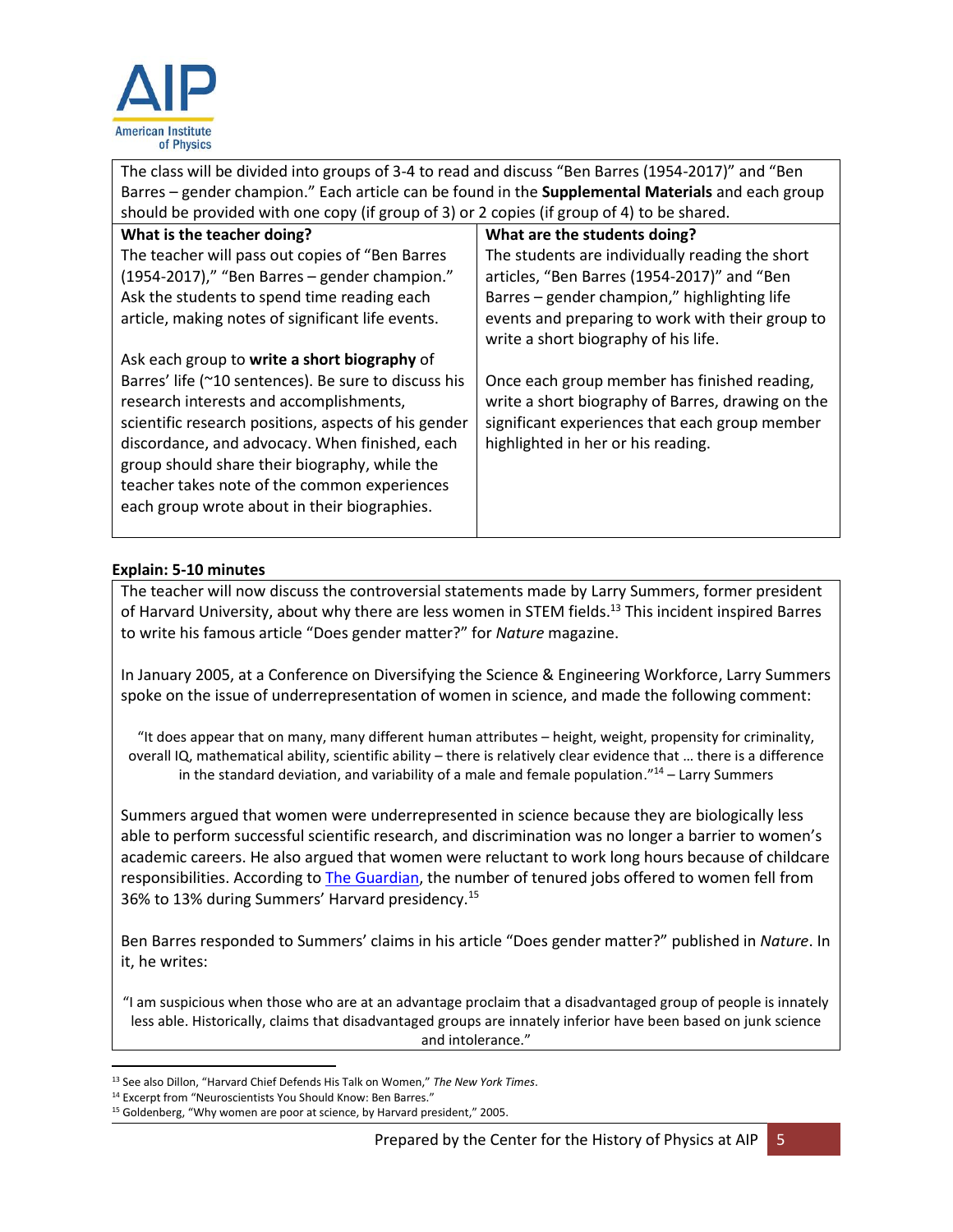

This article received wide-spread media attention after its publication and, according to Google Scholar, has since been cited over 250 times.

| What is the teacher doing?                      | What are the students doing?                      |
|-------------------------------------------------|---------------------------------------------------|
| The teacher is providing background information | Students listen to the background introduction to |
| about Larry Summers' controversial statements   | Summers' controversial statements.                |
| about underrepresentation of women in science.  |                                                   |

# **Elaborate: 25 minutes**

| Students will read Barres' article "Does gender matter?" from Nature magazine.                                                                                                                                                                                                                              |                                                                                                                                                                        |
|-------------------------------------------------------------------------------------------------------------------------------------------------------------------------------------------------------------------------------------------------------------------------------------------------------------|------------------------------------------------------------------------------------------------------------------------------------------------------------------------|
| What is the teacher doing?<br>The teacher is passing out copies of the "Does<br>gender matter?" article and accompanying<br>worksheet to individual students.<br>Instruct students to read the article and work<br>together to answer the questions on the<br>provided worksheet in Supplemental Materials. | What are the students doing?<br>Student will read the article and work together to<br>answer the questions on the worksheet provided<br>in the Supplemental Materials. |
| After groups have completed the worksheet,<br>initiate a discussion with the entire class about<br>their groups' answers.                                                                                                                                                                                   | Students will discuss their answers on the<br>worksheet, as well as their own thoughts and<br>reactions to Summers' comments.                                          |

# **Evaluate: Take-Home Assignment or In-Class Discussion**

Students should choose one of the following sections of Barres' book and write a 2+ paragraph response to it, summarizing the major aspects of Barres' advocacy work and addressing the provided Sample Questions. See "Additional Materials" for the excerpts.

# **"Advocacy" (103-115)**

Sample Questions:

[1] How does Barres' describe the experience and importance of mentoring young scientists? [2] Describe two of the biases and barriers that women face in the pursuit of science that Ben Barres discusses.

# **"Transitioning from Barbara to Ben" (53-62)**

Sample Questions:

[1] What were some of the potential repercussions that Ben Barres worried about if he were to undergo a gender transition? Why was he worried?

[2] Describe one way that transgender people have received more public support that Ben Barres mentions, as well as one change that still needs to be made.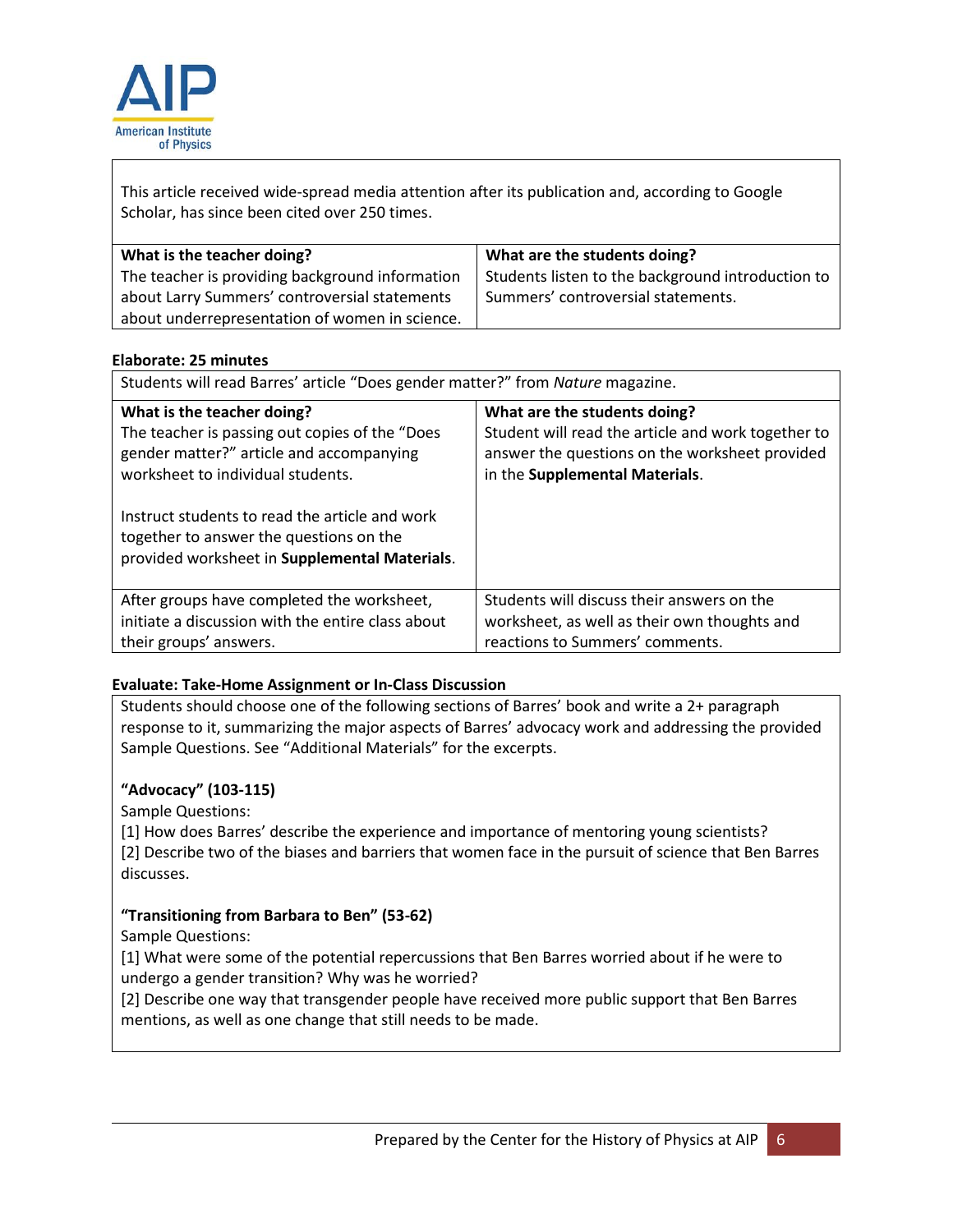

# **Part 2: LGBTQ+ Experiences in STEM**

# **Engage: 5-10 minutes**

| Begin the class by dividing the students into discussion groups of 3-4 students. Introduce the 500                           |                                                                                                                                      |  |
|------------------------------------------------------------------------------------------------------------------------------|--------------------------------------------------------------------------------------------------------------------------------------|--|
| Queer Scientists project, a visibility campaign for LGBTQ+ people and their allies working in STEM and                       |                                                                                                                                      |  |
| STEM-supporting jobs.                                                                                                        |                                                                                                                                      |  |
| What is the teacher doing?                                                                                                   | What are the students doing?                                                                                                         |  |
| The teacher divides the class into groups of 3-4                                                                             | Students are introduced to the 500 Queer                                                                                             |  |
| students and asks them to discuss the following:                                                                             | Scientists Project.                                                                                                                  |  |
| (1) What are the goals for this project?<br>Why do you think a collection LGBTQ+<br>(2)<br>scientists' stories is important? | In their groups, students browse the 500 Queer<br>Scientists project website while discussing the<br>questions posed by the teacher. |  |

# **Explore: 15-20 minutes**

| Students will read "Proud to be different in STEM: LGBTQ+ scientists and engineers are coming out<br>and being visible to support the next generation" from Science News for Students. |                                                |
|----------------------------------------------------------------------------------------------------------------------------------------------------------------------------------------|------------------------------------------------|
| What is the teacher doing?                                                                                                                                                             | What are the students doing?                   |
| The teacher is passing out copies of "Coming out:                                                                                                                                      | Students will take time to individually read   |
| the experience of LGBT+ people in STEM" and the                                                                                                                                        | "Coming out: the experience of LGBT+ people in |
| supplemental worksheet for each individual                                                                                                                                             | STEM," making note of similarities and         |
| student, but students should remain in their                                                                                                                                           | differences between the interviewee's          |
| groups.                                                                                                                                                                                | experiences.                                   |
| Instruct students to fill out the worksheet from                                                                                                                                       | Students are completing the accompanying       |
| Supplemental Materials in their groups.                                                                                                                                                | worksheet with related questions.              |

# **Explain: 10 minutes**

The teacher should now play the video including along with the article, "LGBTQ in STEM: Advice from [LGBTQ scientists | Science News for Students."](https://www.youtube.com/watch?time_continue=24&v=e_HHGFHBGpc&feature=emb_logo)

| What is the teacher doing?                        | What are the students doing?             |
|---------------------------------------------------|------------------------------------------|
| The teacher is playing the video.                 | Students are watching the video.         |
| After the video, the teacher will ask students to | Students share answers to the discussion |
| share their answers to the worksheet.             | questions on the provided worksheet.     |

# **Elaborate: 15 minutes**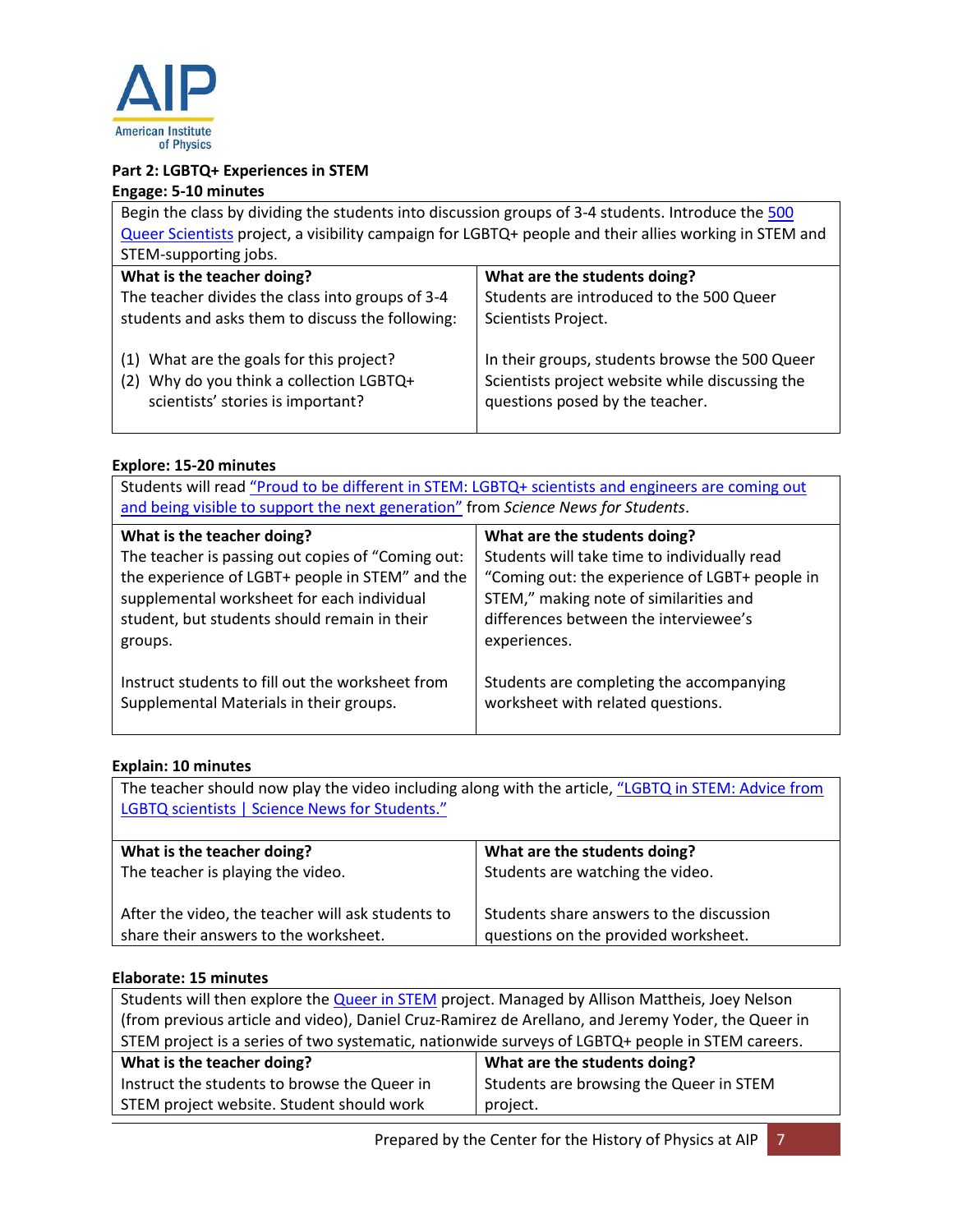

| together to summarize the motivations of the      | Students will work together to summarize the    |
|---------------------------------------------------|-------------------------------------------------|
| survey, structure of the survey, and several main | motivations, structure, and main results of the |
| results.                                          | survev.                                         |

## **Evaluate: Take-Home Assignment (Can also be substituted for the Queer In STEM in-class activity)**

Students will read ["Coming out: the experience of LGBT+ people in STEM"](https://genomebiology.biomedcentral.com/articles/10.1186/s13059-017-1198-y) and write a response about similarities and differences between the interviewee's experiences as LGBTQ+ scientists. Encourage students to write about reasons why it is important that scientists share their experiences as researchers and academics and ask them to reflect on what they learned from the readings, discussions, and website explorations during class or lecture period.

# **Required/Recommended Reading and Resources**

- Barres, B. (2006)[. Does gender matter?](https://www.nature.com/articles/442133a) *Nature*, *442*, 133–136. Retrieved from:
- Barres, B. (2018). *The Autobiography of a Transgender Scientist*. Cambridge, Massachusetts: MIT Press.
- Barres, B., Montague-Hellen, B., & Yoder, J. (2017). [Coming out: The experience of LGBT+ people in](https://doi.org/10.1186/s13059-017-1198-y)  [STEM.](https://doi.org/10.1186/s13059-017-1198-y) Genome Biology, 18(62).
- Dillon, S. (2005, January 18). [Harvard Chief Defends His Talk on Women.](https://www.nytimes.com/2005/01/18/us/harvard-chief-defends-his-talk-on-women.html) *The New York Times*.
- Freeman, M. (2018). [Ben Barres: Neuroscience pioneer, gender champion.](https://www.nature.com/articles/d41586-018-07109-2) *Nature*, *562*, 492.
- Goldenberg, S. (2005, January 18)[. Why women are poor at science, by Harvard president.](https://www.theguardian.com/science/2005/jan/18/educationsgendergap.genderissues) *The Guardian*. Retrieved from:
- Nelson, B. (2019, May 14). [Proud to be different in STEM: LGBTQ+ scientists and engineers are](https://www.sciencenewsforstudents.org/article/proud-be-different-stem)  [coming out and being visible to support the next generation.](https://www.sciencenewsforstudents.org/article/proud-be-different-stem) *Science News for Students*.

#### **Further Reading and Additional Resources**

- **Ben Barres' Advocacy:** "[Ben Barres \(Stanford\) 2: Women in Science.](https://www.youtube.com/watch?v=Be0KULrnD6E)"
- **Additional Resources about Women in Science**
	- o *The Madame Curie Complex* by Julie Des Jardins (2010).
	- o *The Science Education of American Girls: A Historical Perspective* by Kim Tolley (2003).
	- o "Reflections on women in science -- [diversity and discomfort: Jocelyn Bell Burnell at](https://www.youtube.com/watch?v=jp7amRdr30Y)  TEDxSt[ormont."](https://www.youtube.com/watch?v=jp7amRdr30Y) Jocelyn Bell Burnell (2013).
- **Additional Resources about LGBTQ+ People in Science**
	- o See our lesson plans ["Alan Turing"](https://www.aip.org/history-programs/physics-history/teaching-guides-women-minorities/alan-turing) and "Sally Ride[: To Space and Back](https://www.aip.org/history-programs/physics-history/teaching-guides-women-minorities/sally-ride-space-and-back)"

#### **Extensions**

Each lesson plan can be used independently or can work together as a pair. Additionally, the resources from this lesson can be mixed and matched – most of the activities involve reading short articles and discussion and deal with the broader issue of gender discrimination in STEM as well as increasing LGBTQ+ visibility in the sciences.